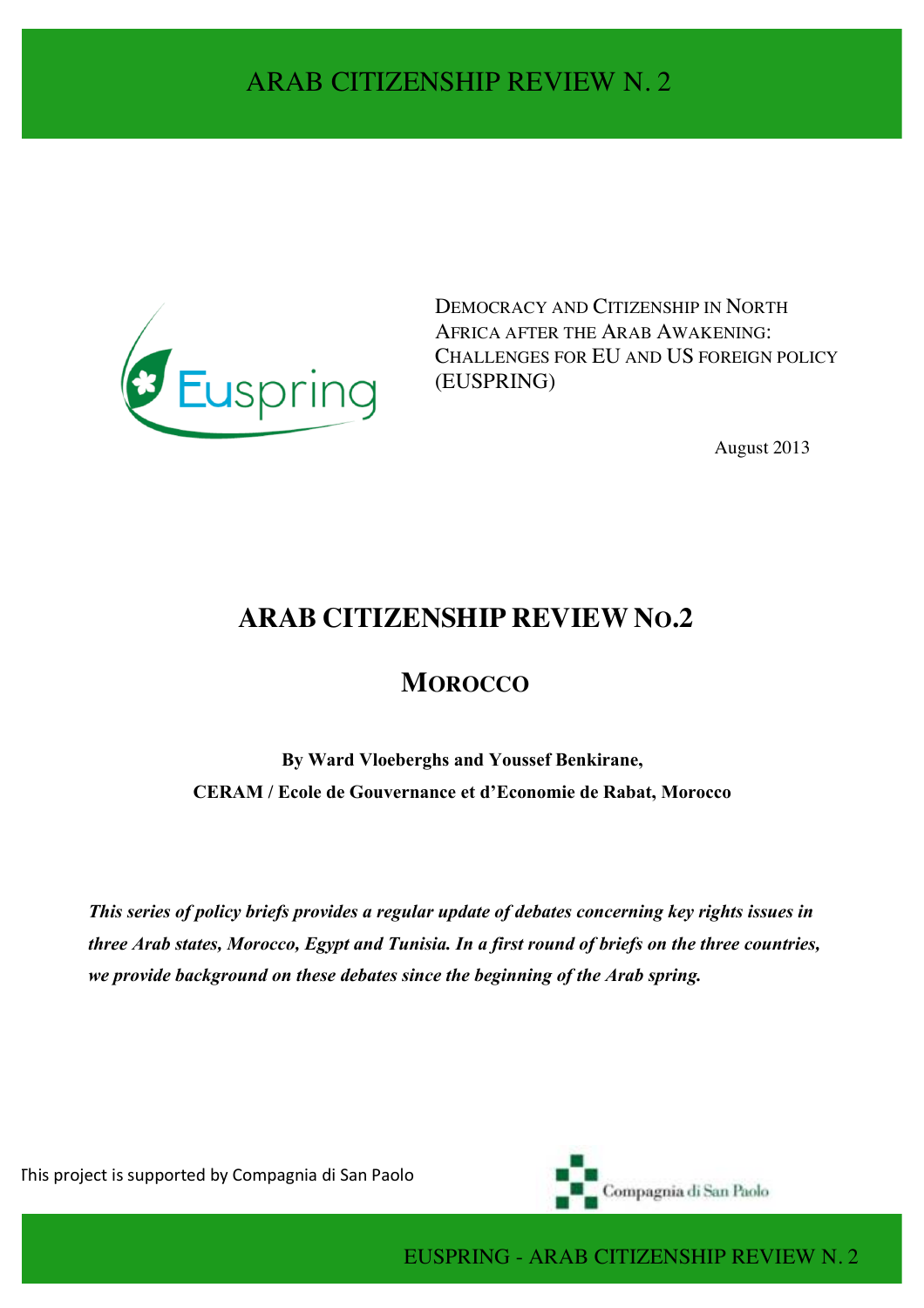## **INTRODUCTION**

Morocco's reform process has passed through four phases since early 2011. In each of these phases, debates about rights have been centre-stage. Both advances and blockages have been witnessed in relation to rights, but definitions of preferred concepts of rights by local Moroccan actors remain fluid.

The first defining moment can be labeled one of contestation. Unfolding after a call for democratization launched online by three bloggers in late January 2010, an alliance of youngsters and grassroots organizations gathered peacefully in over fifty cities on the 20 February and mobilized even more successfully in the months thereafter, voicing socio-economic concerns. This movement, known as the 20 February movement (M20F), acted as a platform pushing for change. It was inspired not only by events in Tunisia, Egypt and elsewhere but as much by a local context and a long legacy of domestic social struggles. Though it was not overtly targeted, this represented the most serious challenge to the monarchy under King Mohammed VI. A second phase was the royal response to these requests and demonstrations, which came on in the form of a historic speech in March 2011 in which the King promised constitutional reform. This phase came to an end when a nationwide referendum convincingly approved the new Constitution in July 2011 and the nation subsequently appointed a new parliament in elections in November 2011.

The formation in January 2012 of a four party coalition government led by the moderate Islamist Party for Justice and Development (PJD) allowed for a third phase of prudent optimism. Optimism was merited especially in comparison with transition difficulties witnessed in other North African countries. By then, however, a standoff was already underway between the government and the Palace. Together with concerns over economic performance, this gave way to a fourth and final phase of increasing frustration and infighting among cabinet members resulting in a growing sense of deadlock and procrastination.

This policy brief looks at the major developments during these four phases, in terms of decisions, practices and discourse on individual rights and liberties and on notions of democracy and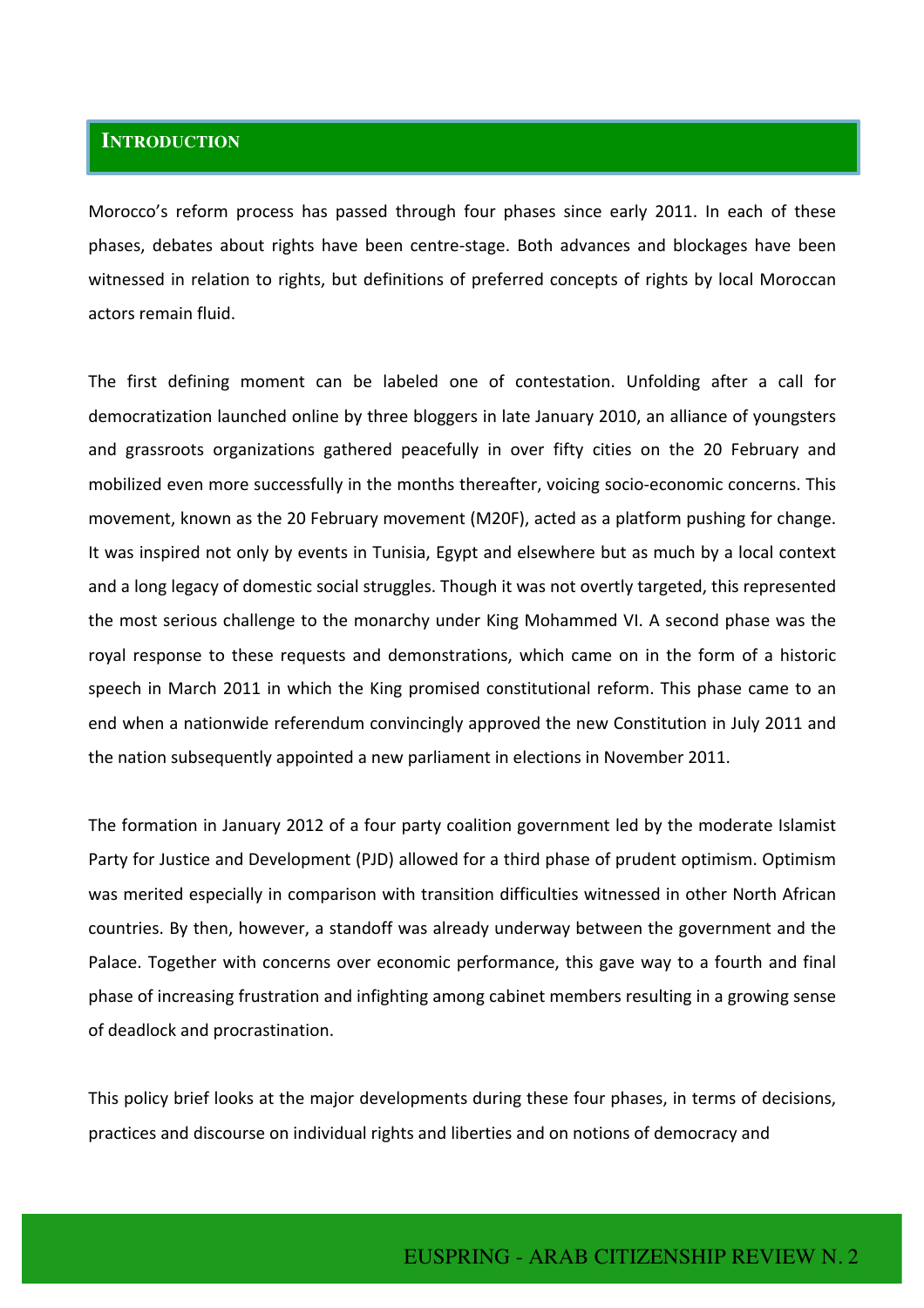citizenship. It discusses the most notable accomplishments; then setbacks and failures to advance; and, the main forces pushing for or obstructing change.

#### **WHAT HAS CHANGED FOR CITIZENSHIP RIGHTS**

The single most significant change in Morocco since 2010 has been the adoption of a new constitution. A lot has been said and written about this constitutional reform, which resulted from the recommendations formulated by a special commission of experts appointed by the King. Although critics were quick to lament that the changes do not go far enough, the new Constitution does introduce some substantial new elements: the King is bound to name as head of government a member of the party that won the elections and the powers of the prime minister (in naming and replacing ministers) are considerably strengthened, as are the prerogatives of the parliament's president.

Several new bodies are set up to protect and develop individual rights. Articles 19 to 40 are devoted to liberties and fundamental rights and the very word 'liberty' occurs 36 times in the new Constitution, compared to nine in the previous version of 1996. Furthermore, the equality of "civil, political, economic, social, cultural and environmental rights and liberties of men and women" is enshrined in article 19.

Also, tellingly, the uniquely Moroccan definition of the King as the Commander of the Faithful (*amir al-muminin*) is henceforth separated from his role as the head of state. This is achieved by the transformation of one previous article into two new ones: one (article 41) stipulating the King's exclusive prerogatives pertaining to the *imarat al-muminin* institution and a second one (article 42) defining his role as head of state. Besides, an Economic, Social and Environmental Council is set up (article 151) and, last but not least, a (partly elected, partly appointed) Constitutional Court is established (article 129) which can be used by any citizen engaged in a judicial process.

On a different level, the issue of linguistic rights received considerable attention and, in line with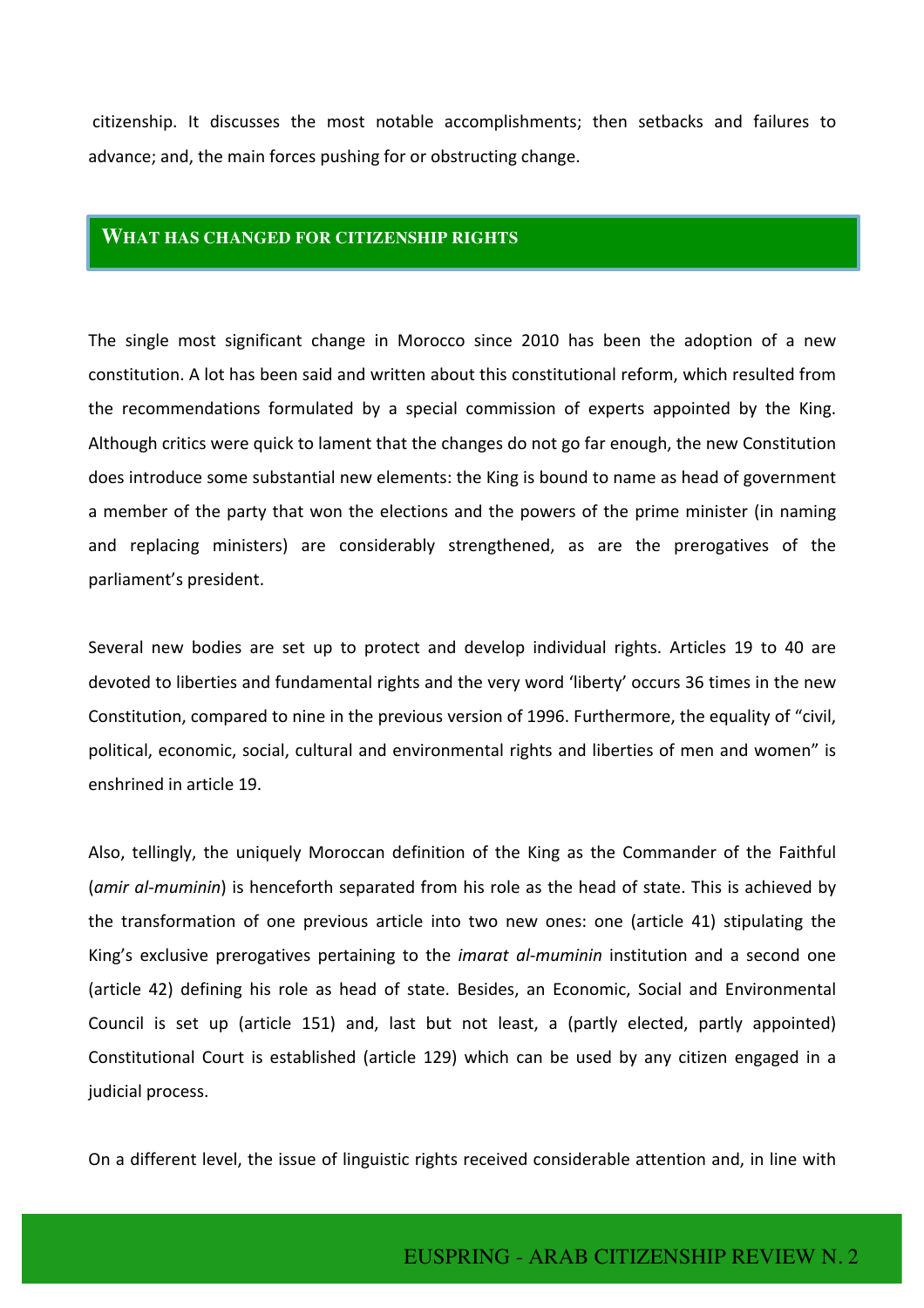previous initiatives such a dedicated institute (IRCAM), Tamazight, the Berber language spoken by a majority of Moroccans, has now been granted the status of an official language (article 5). This is a major step in the recognition of ethno-cultural pluralism. Finally, petitioning rights were secured (article 15) and Moroccans residing abroad were given full citizenship rights (article 17), including the right to vote and to be elected. Foreigners residing in Moroccan are allowed to vote in local elections (article 30).

What essentially occurred was that new pressures for change led the King to introduce reforms that had been lingering and his rapid response, skillfully communicated, suggests that the reforms had been lying on a shelf for quite some time as a remedy to stem major political unrest. What is more, by advancing the new Constitution, the Makhzen (literally, the storehouse, figuratively, the pervasiveness of opaque Moroccan officialdom) absorbed and co-opted the protests in a successful bid to gain back the upper hand.

Of course, the mere inclusion of a right into a constitution does not guarantee that it will be enjoyed in practice. One precondition is parliamentary progress: a long trail of paperwork must be accomplished before a constitution becomes enforceable on the ground by virtue of organic laws and decrees. Many of those pertaining to the 2011 Constitution are still being awaited. It has been estimated that, even if all parliamentarians agreed on the order of priorities, it would take a full legislature to transform the constitution into laws in order to make it felt on the ground. Even then a constitution translated into a coherent legal framework would still be insufficient without further support. Indeed, there is also the question of strengthening legal culture throughout society, conditioned by citizens capable of claiming their rights and of officers able and willing to enforce measures. 

In short, for the time being, the new Constitution is a norm and an ideal but hardly a tangible reality in contemporary Moroccan society. Staunch pessimists might even add that, on the contrary, it has essentially been a public relations exercise.

In addition to the Constitution, several other changes deserve a mention. A national council for human rights (CNDH) was established in March 2011, not technically as part of the constitutional reform but in a preexistent initiative to invigorate a hitherto consultative body. Similarly, efforts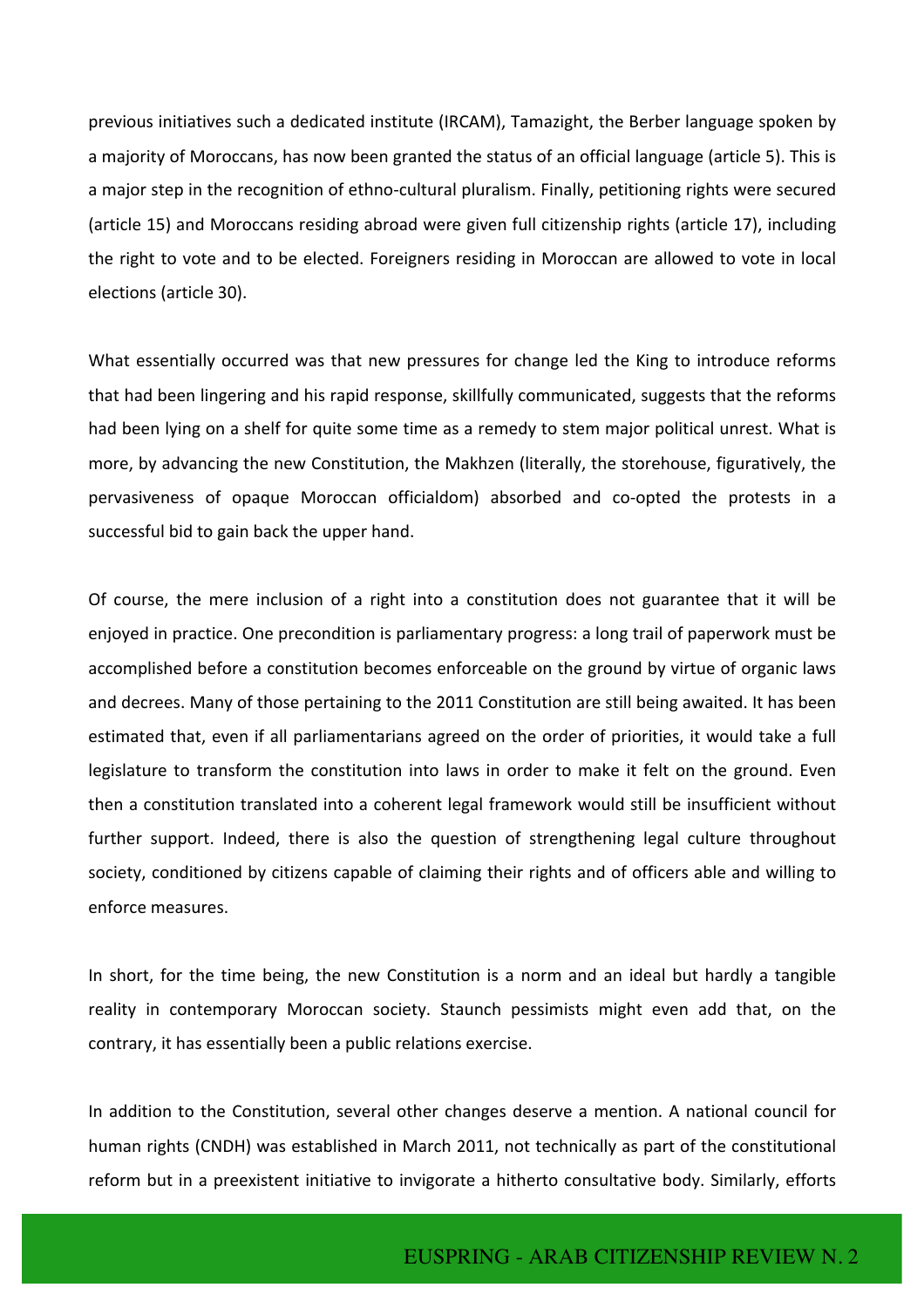have been made to have a long-awaited fund (RAMED) for medical assistance to economically vulnerable citizens and basic medical insurance operational as of 2013.

An innovation in terms of mobility rights was announced in June 2013 in the form of negotiations for a new partnership with the EU. This agreement, designed to facilitate visa procedures for Moroccan students, researchers and business people endows the country with the most favorable treatment among southern Mediterranean countries. In return, Morocco will readmit illegal immigrants who transited via Morocco to enter the EU, something Rabat had (officially) refused to do so far.

## **WHAT HAS NOT CHANGED FOR CITIZENSHIP RIGHTS**

One of the issues not included in the 2011 Constitution was the freedom of conscience and belief. Although the text does guarantee freedom of thought, opinion and expression in all its forms (article 25), at the behest of PJD pressure it does not include religious freedom. In spite of a longstanding tradition of religious tolerance in Morocco, the freedom to leave or to change one's religion remains elusive. Proselytism is banned, except for those seeking to convert to Sunni Islam of the Maliki school, by far the most dominant branch in the country.

One feature specific to Morocco resides in having a King who, as commander of the faithful, can defend and symbolize Islam and, as such, simultaneously guarantees freedom of worship for all citizens. Yet this contrasts with the existence of a penal code which identifies several un-Islamic practices -such as eating in public during Ramadan or premarital sex- as punishable crimes. One recent polemic erupted following a public outcry over the case of Amina Filali, a 16-year old girl who committed suicide in 2012 after being forced to marry her rapist.

Such dramas highlight the importance of recurrent calls for increasing women's rights. Although the Moroccan family code (*moudawana*) was reformed in 2004 to great international acclaim, its application remains erratic. Notwithstanding the fact that the latest Constitution emphatically consolidates women's rights (article 19) and although the same article establishes a special authority to promote gender parity and to combat all forms of discrimination, a lot remains to be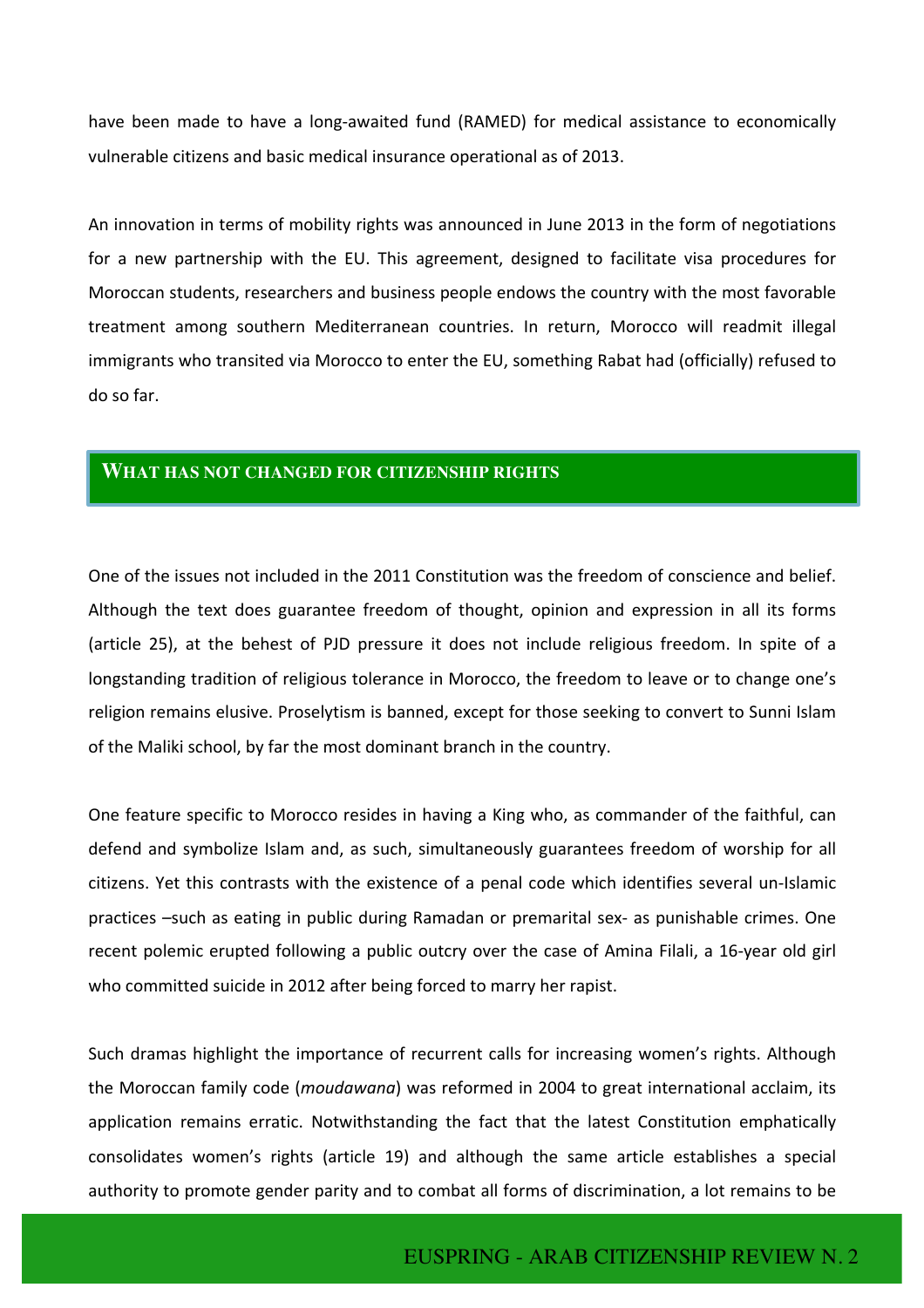done for ordinary women to enjoy equality on daily basis, especially in rural areas. Their participation in the labour market is among the lowest in the region. Interesting initiatives exist, however, and they include new feminist interpretations of Islam that seek to empower women from theological perspectives.

Critics note the failure to advance on socio-economic rights. Employment, housing and health care are basic rights that, today, are far from secure throughout Moroccan society. Regarding employment, a prominent issue at the heart of the uprisings, efforts have been made to generate new jobs by integrating some of the highly organized *diplomés chômeurs* (a movement of jobless graduates who protest on a regular basis and are on a waiting list among government administrations), to raise salaries of state officials and to activate state bureaucracies and dependencies such as the phosphate giant OCP. The PJD also vowed to cap the salaries of top civil servants.

Meanwhile, a large informal economy exists as an essential source of revenue for many households to make ends meet. Structurally, however, the problem of employment is intimately linked to tackling illiteracy, which is now declining but is still at 30 per cent of the overall population in 2013). Some investments have been made in social housing projects and, spurred by security concerns following several bombings, there is a clear commitment to eradicate slums  $$ although the problem is manifold and proves harder to solve than simply by building new housing blocks.

Another issue that has continued to stir debate is the power and abuse of central authorities. This complex issue ranges from evidence of continuing repression and violence against political opponents, restrictions on press freedom and requests for curbing royal privileges. For all his widened powers, the prime minister is still largely dependent on the King, who remains a powerful head of state with far-reaching prerogatives. After all, the new Constitution characterizes Morocco as a constitutional monarchy, not as a parliamentary monarchy. Despite the release of some 190 political prisoners (mostly Islamists) in April 2011, reports on brutal handling by security services has not disappeared -some say that, in fact, after a lull in 2011, repression (for example against the M20F) increased notably from 2012 onwards, especially after the installation of the new government and the withdrawal of Adl wa-l Ihsan (the influential, semi-clandestine Justice and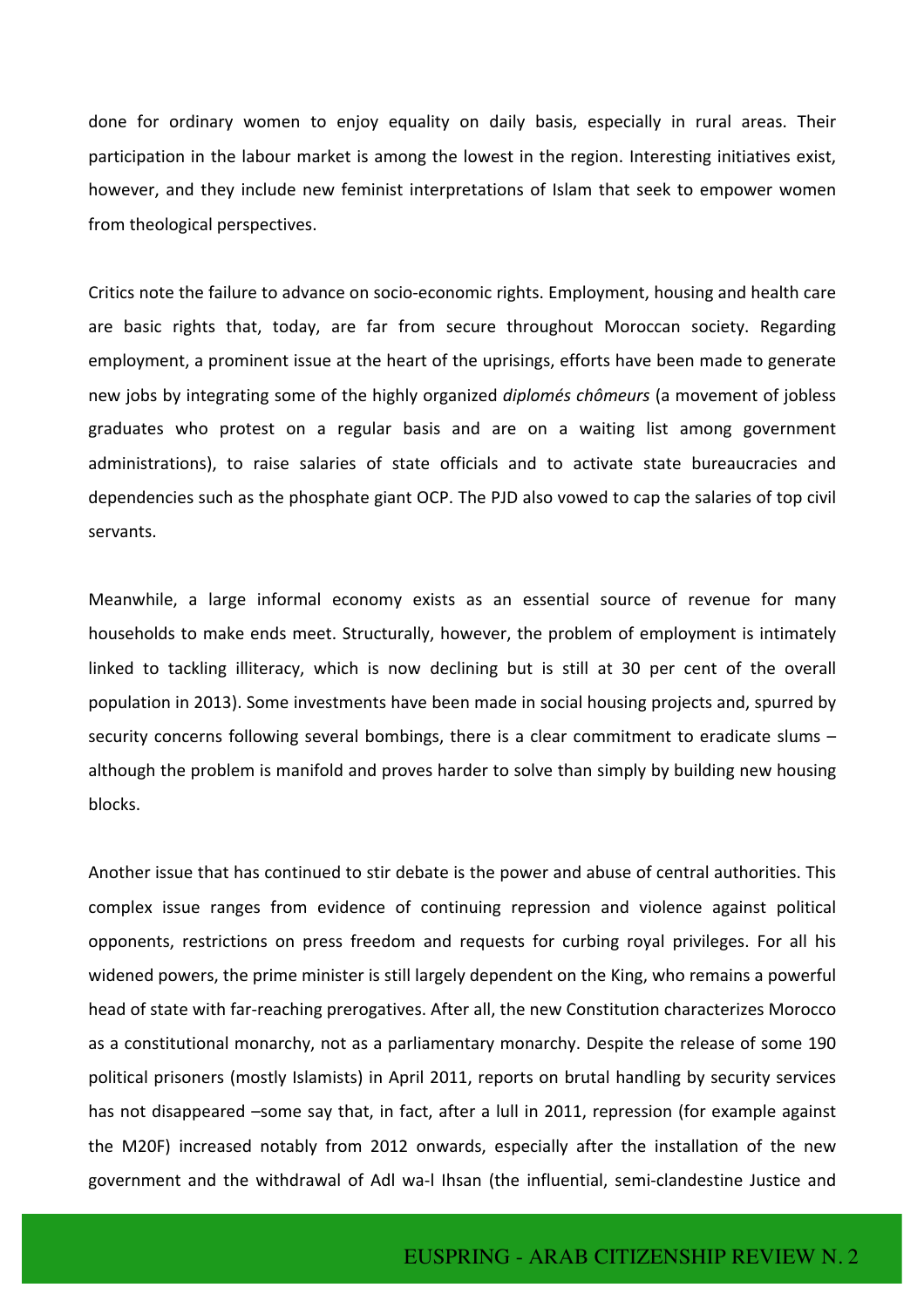Charity Association) as a major pillar of the M20F in December 2011. This reveals how two political blocs are now pitted against each other.

### **WHO IS PUSHING FOR/OBSTRUCTING CHANGE**

Indeed, the stalemate between the royal palace on the one hand and the government on the other helps to understand how change is being promoted, managed and resisted. The rapid reaction of the King and the canny crisis management of the Palace allowed, thanks to a well-oiled state machinery, for an efficient counter-initiative that quelled a phase of contestations. Once the referendum had been approved and the elections were successfully held, the King took full advantage of the privileges granted to him and successively appointed a number of personal counselors, effectively mounting a shadow cabinet even before the new government had been installed. This team of seasoned political advisors (including a deputy minister for interior and foreign affairs) provides the King with a pool of expertise and experience that puts him well ahead of any competing actors and allows him to dominate the political scene. In a symbolic exhibition of power, he unilaterally appointed a series of diplomatic representatives only days after the parliamentary elections.

From its side, the incoming government -led for the first time ever by an Islamist party- was eager, especially during its first months in power, to score points of its own in order to show its determination and pugnacity. Having secured several key ministerial posts including some sovereign portfolios previously entrusted to royal appointees (including foreign affairs and justice), PJD ministers pushed through initiatives -such as the shock publication of a list of (royally granted) transport licenses (*grimas*)- to signal a rigorous attitude towards corruption and what it sees as moral decadence. Measures were announced against alcohol sales, to reform programming on state television and to enforce stricter controls on adoption (*kafala*) of Moroccan orphans by foreigners in a bid against child abuse. Some of these measures implied a certain illiberalism in terms of rights.

Besides, the more outspoken elements among Islamist forces and within the three other governmental parties are also kept in check by the imperatives and constraints of coalition politics -a result of the proportional electoral system. The current government crisis highlights this. Thus,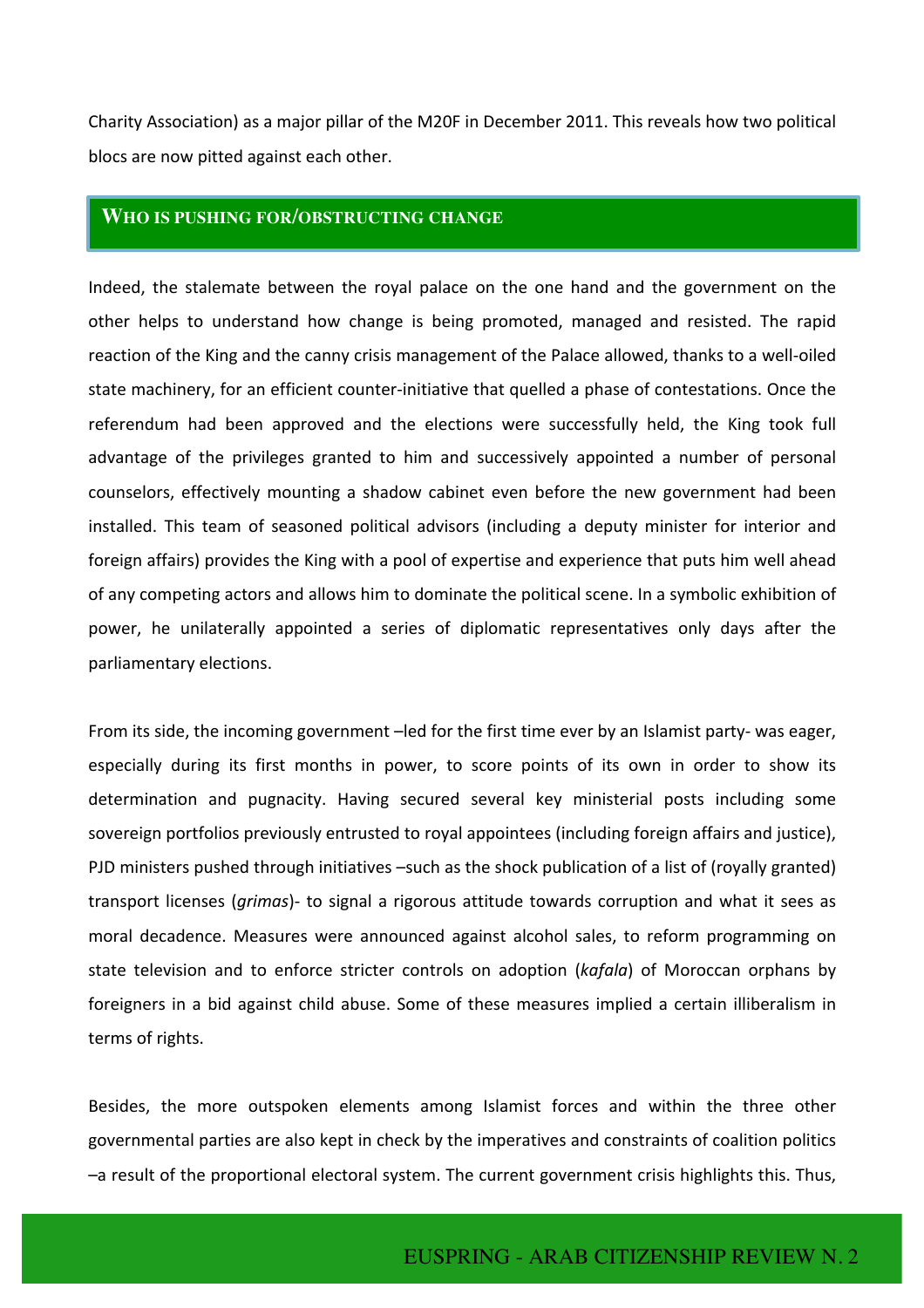prime minister Benkirane finds it is difficult to implement tough decisions on urgent matters and sensitive issues (subsidy policies, pension reform and trade). Many decisions are postponed. Alternatively, the PJD pushes forward and finds itself accused of monopolizing decision-making. The government is unlikely to act in any field that would hit the cost of living and purchasing power of ordinary citizens. Whereas such compromised deal making wears out the government parties, the King can limit himself to announcing positive decisions and development efforts.

Equally important, capacity building among parliamentarians remains a necessary point of action. Political parties, many of whom run their own newspapers and yield influence among social partners lack political courage, remain weak and are prone to cooptation strategies. Raising their efficiency is a key challenge if the role of political (but also economic, academic, media, civil society) elites are to counterbalance top-down initiatives effectively. Again, a new constitution is not worth much if these actors fail to enact or adhere to it. Indeed, the King himself has urged political parties to reinforce Moroccan democracy by fielding competent candidates and credible electoral programs. A dynamic new president of the assembly of representatives has initiated a new political culture, railing against absenteeism and corruption.

#### **CONCLUSIONS**

In addition to its internal hybridity, the implosion of M20F -the main expression of protest in line with revolts elsewhere- can be explained by the failure of the movement to transform its socioeconomic agenda into a set of clear political demands, on one hand, and by an effective response of the Palace, most notably constitutional reform and early elections that brought an Islamists-led cabinet to power, on the other hand.

Compared to other regimes throughout the region, the Palace's inhibitions (as a traditional defender of religious tolerance) towards Islamists have diminished significantly. The moderate Islamists of PJD have plainly integrated into the political fray and they are now receiving the similar divide-and-rule treatment from the Makhzen as any other political power that confronted it before.